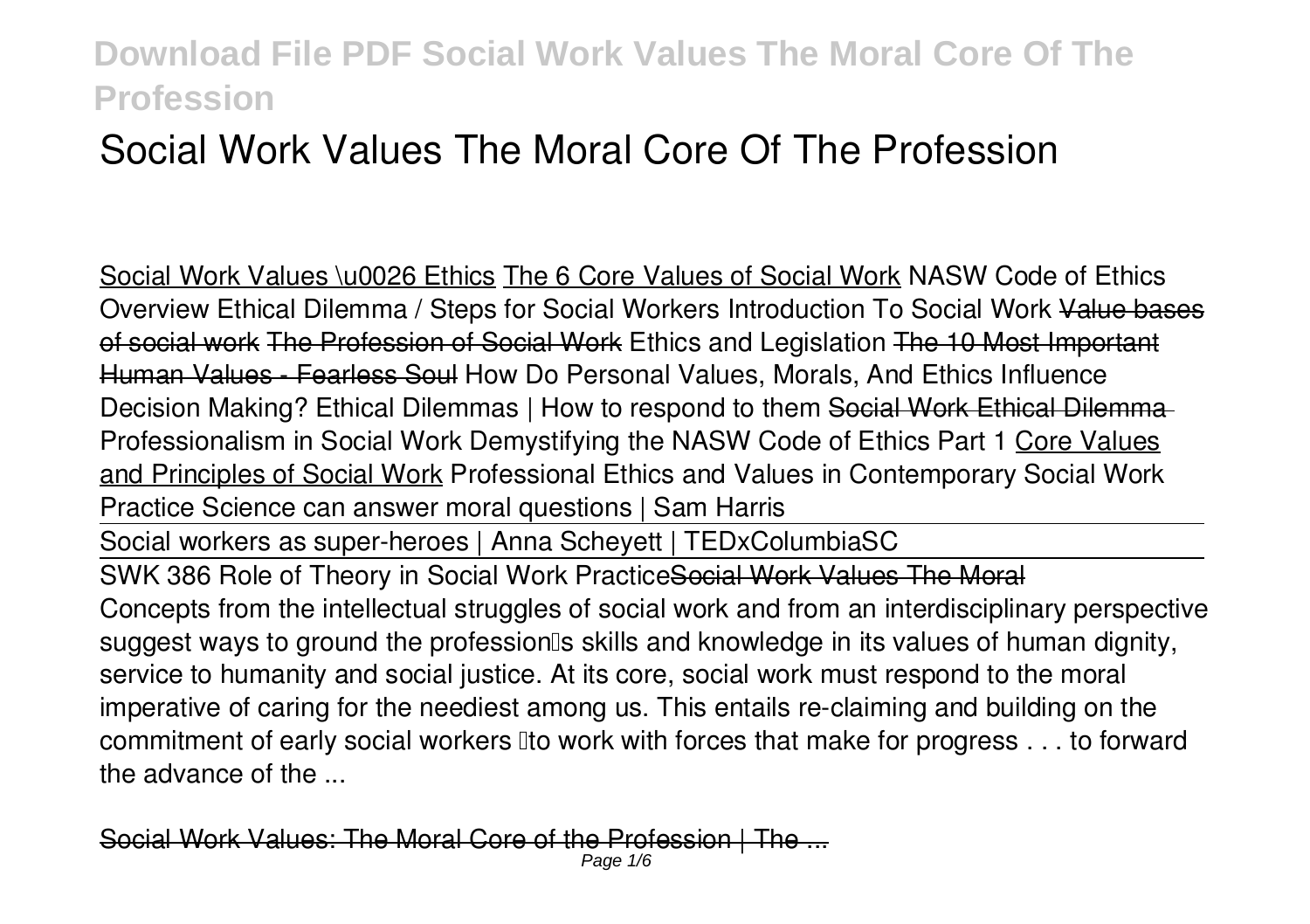Social Work Values: The Moral Core of the Profession 111 work and the decreased attention to social problems requires the clarification and reaffirmation of the importance of values to practice. The moral base During the profession's formative years, moral concerns drove social work's development. What we would now consider a case or care management

## Social Work Values: The Moral Core of the Profession

Topic: Ethics and Morals of Social Work Practice. Our everyday interactions are underpinned by ethics. Social work in its sectors deals with people in multiple and complex situations. Social workers largely work with people that are affected by different life aspects such as ethnicity, disabilities and culture.

## Ethics And Morals Of Social Work Practice - 1068 Words ...

8 Values Principles for the Social Work Profession SOCIAL WORK CODE OF ETHICS 4.0 VALUES AND PRINCIPLES In the determination and pursuit of its aims, social work is committed to the following core values: human rights and human dignity, social justice and service. These values determine the principles to which each social worker should aspire.

## Values and Principles for the Social Work Profession

Social worker 2. VALUES AND ETHICS - Apply social work ethical principles and value to guide professional practices. Social workers have an obligation to conduct themselves and make decisions in accordance with our Code of Ethics.This includes working in partnership with people who use our services.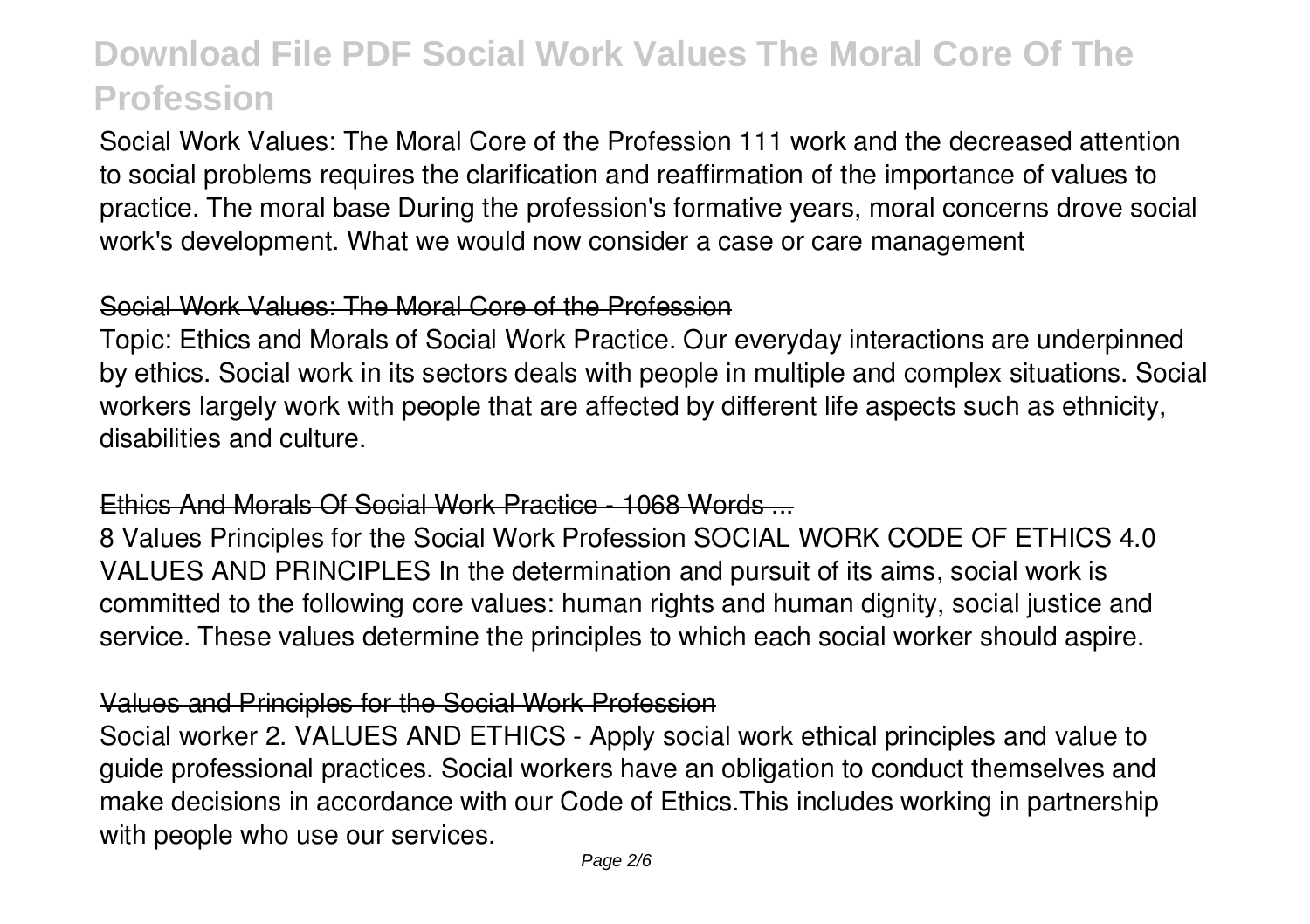### Social worker 2 - Values and ethics | www.basw.co.uk

Social work values are a foundation block for the profession, and some have stated that the unique worth of the profession relates to these values and the related ethical principles (Banks, 2014).

#### Application of Ethical Frameworks to Social Work Case Study

Social workers value the dignity and worth of each person. They treat each client in a compassionate and respectful way that is mindful of individual differences, cultural norms and ethnic diversity. They promote clients' socially responsible self-determination based on their individual values.

## 5 of the Most Important Core Social Work Values - Social ...

In this paper, several conceptual issues related to ethical and moral theory for social work are discussed in the belief that there is a need fo r ongoing analysis of ethical and moral concepts...

## (PDF) Moral theory for social work - ResearchGate

In everyday usage, Ivalues l is often used to refer to one or all of religious, moral, cultural, political or ideological beliefs, principles, attitudes, opinions or preferences. In social work, Ivalues can be regarded as particular types of beliefs that people hold about what is regarded as worthy or valuable.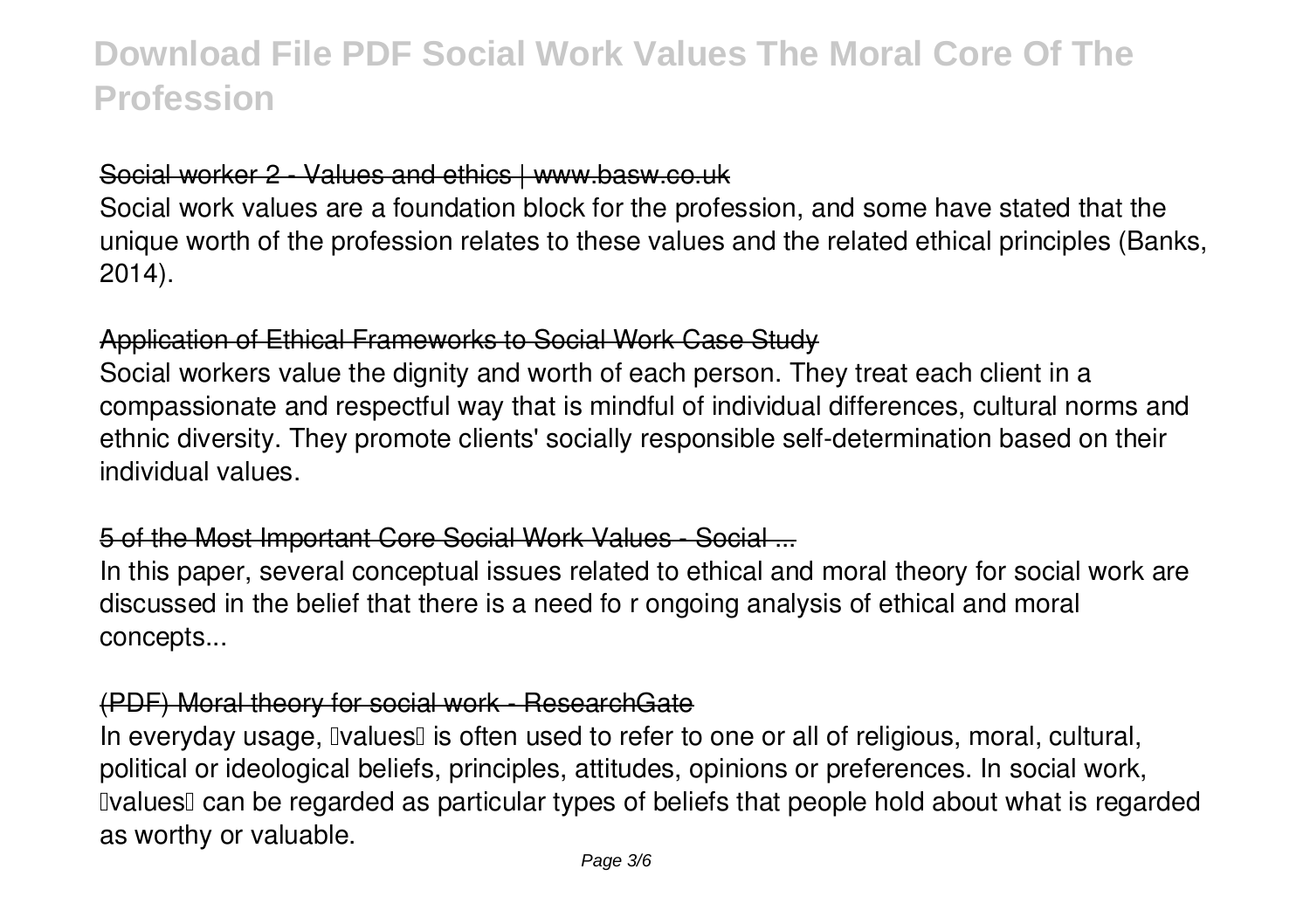#### Code of Ethics | www.basw.co.uk

Social Work Values The Moral Core Of The Profession Author: mail.aiaraldea.eus-2020-10-27T00:00:00+00:01 Subject: Social Work Values The Moral Core Of The Profession Keywords: social, work, values, the, moral, core, of, the, profession Created Date: 10/27/2020 3:10:58 AM

### Social Work Values The Moral Core Of The Profession

Rawls<sup>II</sup>s work highlighted a concept that has become critically important in ethics and in social work: the ranking of values and ethical duties. For Rawls and many other moral philosophers, ethical decisions often reduce to difficult judgments about what values or duties take precedence over others. Rawls calls this lexical ordering. For example, should a vulnerable client<sup>'</sup>s right to self-determination take precedence over the social worker's duty to protect the client from engaging in ...

## The Routledge Handbook of Social Work Ethics and Values

social work values IValues can be regarded as particular types of belief that people hold about what is regarded as worthy or valuable. i.e, religious, moral, cultural, ideological beliefs. COVID 19

#### Social Work and Practice in Values | www.basw.co.uk

This is theleading introduction 200to professional values and ethics in social work. Frederic G.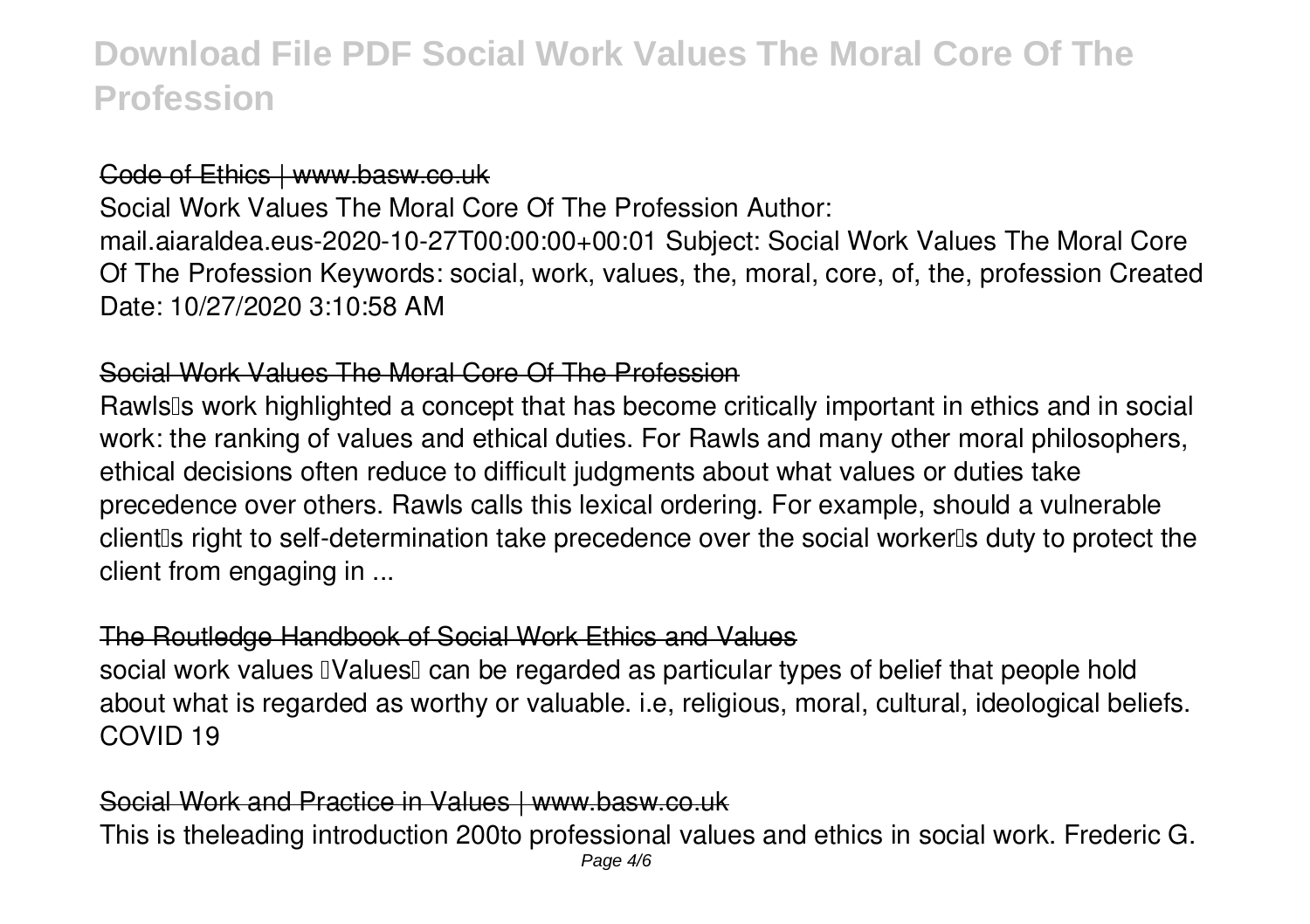Reamer provides social workers with a succinct and comprehensive overview of the most critical issues relating to professional values and ethics, including the nature of social work values, ethical dilemmas, and professional misconduct.

### Social Work Values and Ethics - Frederic G. Reamer ...

Social Values and Multiple Outcome Comparisons John M. Levine and Richard L. Moreland Part 4: Values and the Regulation of Behavior 12. Personal Values, Moral Principles, and a Three- Path Model of Prosocial Motivation C.Daniel Batson 13. The System of Personal Values and Behavior Bogdan Wojciszke 14.

### Social and Moral Values: Individual and Societal

The National Association of Social Workers (NASW) provides the profession<sup>®</sup>s Code of Ethics, which presents the values and ethical principles guiding social work practice; the Council on Social Work Education (CSWE) provides the competency-based framework for

## Biblical Foundations of Modern Social Work Values and

The following broad ethical principles are based on social work's core values of service, social justice, dignity and worth of the person, importance of human relationships, integrity, and competence.

#### National Association of Social Workers (NASW)

Although social work is a profession laden with contradictions, the primary task within the Page 5/6